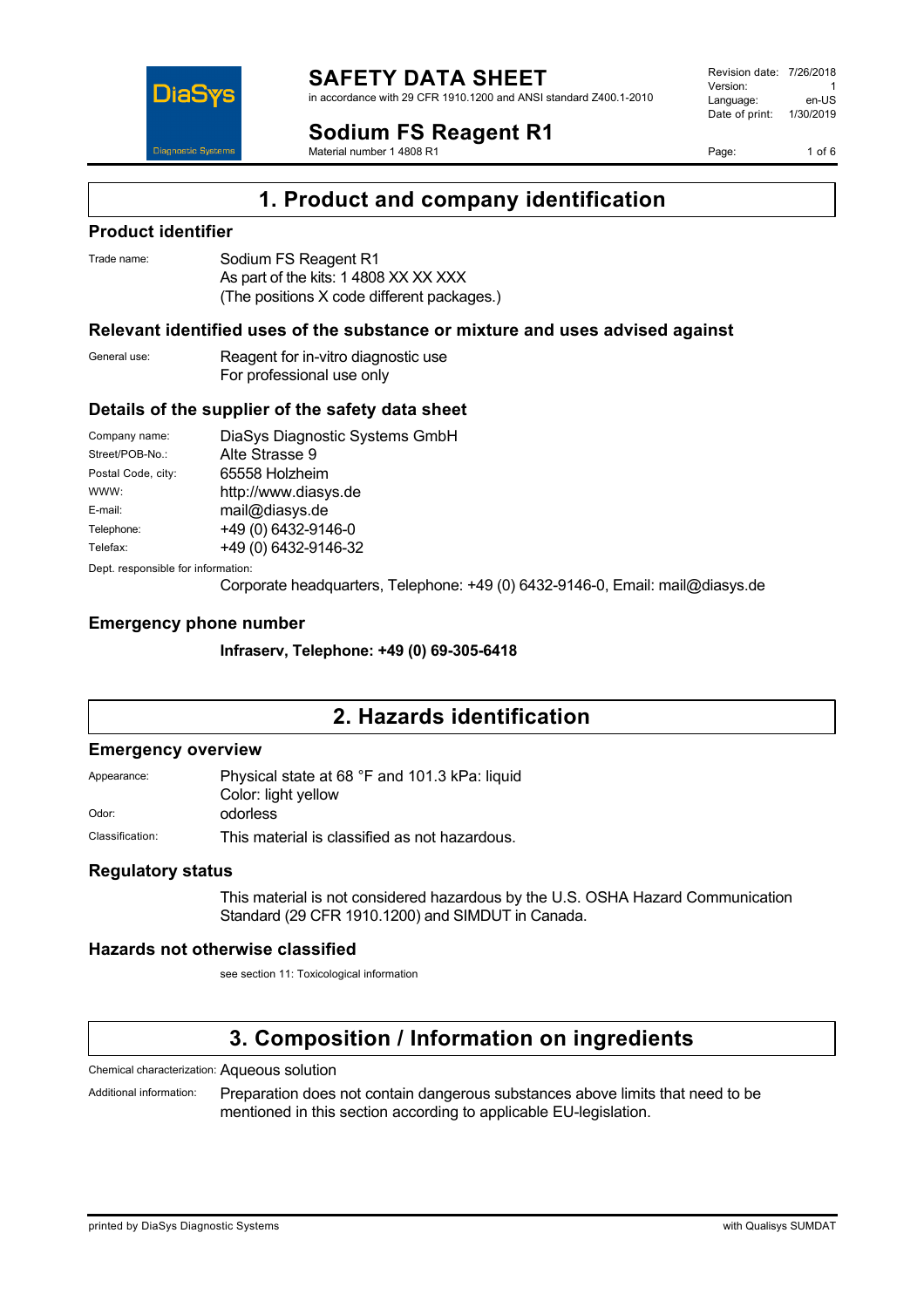

# **SAFETY DATA SHEET**

in accordance with 29 CFR 1910.1200 and ANSI standard Z400.1-2010

## **Sodium FS Reagent R1**

Material number 1 4808 R1

Revision date: 7/26/2018 Version: 1<br>I anguage: 1 en-US Language: Date of print: 1/30/2019

Page: 2 of 6

**4. First aid measures** In case of inhalation: Provide fresh air. If you feel unwell, seek medical advice. Following skin contact: Change contaminated clothing. Remove residues with water. Seek medical attention if irritation persists. After eye contact: Immediately flush eyes with plenty of flowing water for 10 to 15 minutes holding eyelids apart. Remove contact lenses, if present and easy to do. Continue rinsing. In case of troubles or persistent symptoms, consult an opthalmologist. After swallowing: Rinse mouth and drink large quantities of water. If you feel unwell, seek medical advice. Never give anything by mouth to an unconscious person. **Most important symptoms/effects, acute and delayed**

May be harmful if swallowed, in contact with skin or if inhaled. Irritating to eyes and skin. Irritation of the mucous membrane. Irritating to respiratory system.

### **Information to physician**

Treat symptomatically.

## **5. Fire fighting measures**

Flash point/flash point range:

## not combustible

Auto-ignition temperature: No data available

Suitable extinguishing media:

Product is non-combustible. Extinguishing materials should therefore be selected according to surroundings.

### **Specific hazards arising from the chemical**

Fires in the immediate vicinity may cause the development of dangerous vapors.

Protective equipment and precautions for firefighters: Wear self-contained breathing apparatus.

Additional information: Do not allow fire water to penetrate into surface or ground water.

## **6. Accidental release measures**

Personal precautions: Avoid contact with skin and eyes. Wear appropriate protective equipment. Provide adequate ventilation. Environmental precautions: Do not allow to penetrate into soil, waterbodies or drains.

Methods for clean-up: Soak up with absorbent materials such as sand, siliceus earth, acid- or universal binder. Store in special closed containers and dispose of according to ordinance. Wash spill area with plenty of water.

## **7. Handling and storage**

### **Handling**

Advices on safe handling: Provide adequate ventilation, and local exhaust as needed. Avoid contact with skin and eyes. Wear appropriate protective equipment. Keep all containers, equipment and working place clean. Wash hands before breaks and after work. When using do not eat, drink or smoke.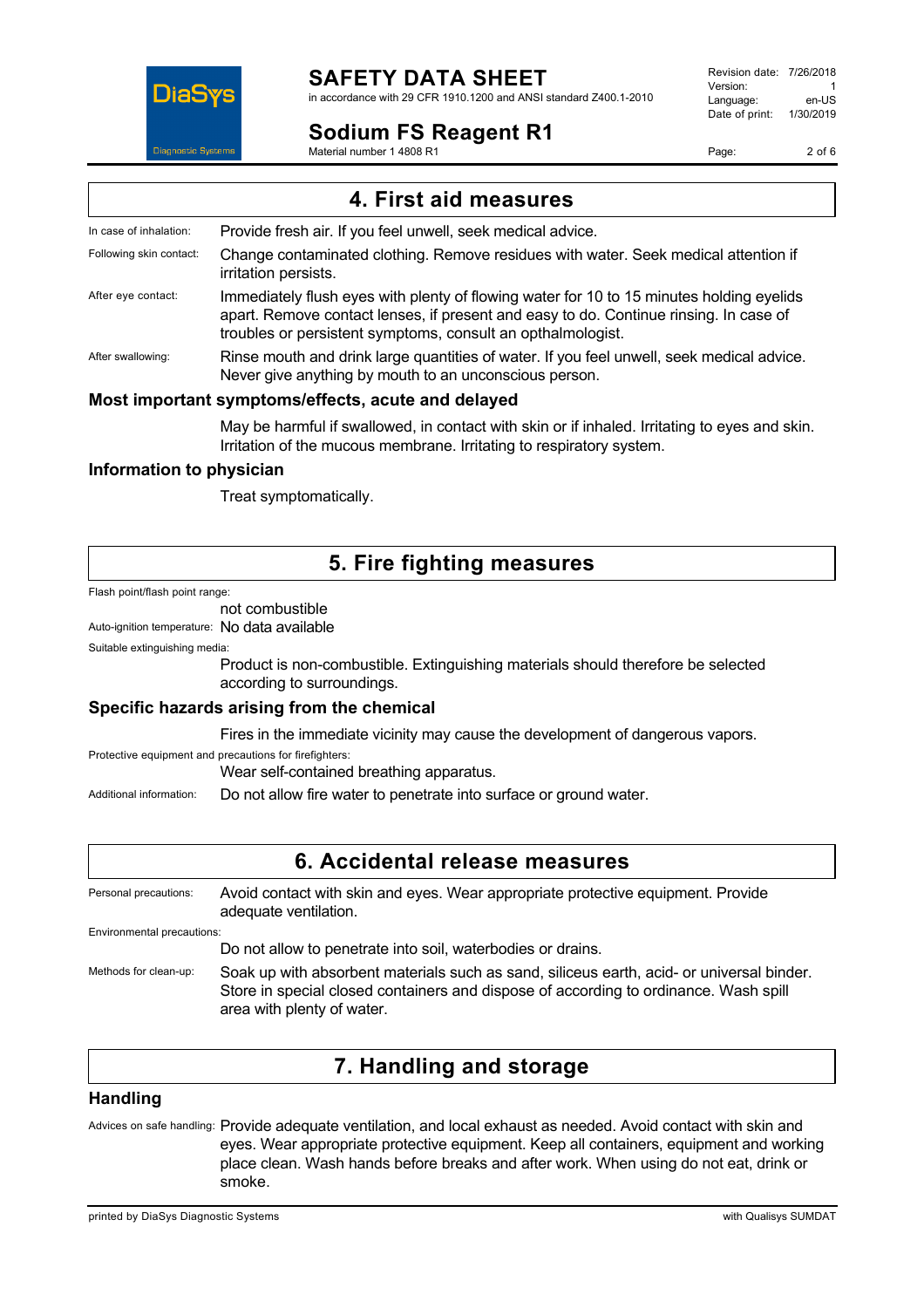

# **Sodium FS Reagent R1**

Revision date: 7/26/2018 Version: 1<br>Language: en-LIS Language: Date of print: 1/30/2019

Material number 1 4808 R1

### **Storage**

Requirements for storerooms and containers:

Keep containers tightly closed and at a temperature between 35.6 °F and 46.4 °F. Protect from light.

Hints on joint storage: Do not store together with: acids, alkalis.

# **8. Exposure controls / personal protection**

## **Engineering controls**

Provide good ventilation and/or an exhaust system in the work area. See also information in chapter 7, section storage.

### **Personal protection equipment (PPE)**

| Eye/face protection             | Tightly sealed goggles according to OSHA Standard - 29 CFR: 1910.133 or ANSI<br>Z87.1-2010.                                                                                                                                    |
|---------------------------------|--------------------------------------------------------------------------------------------------------------------------------------------------------------------------------------------------------------------------------|
| Skin protection                 | Wear suitable protective clothing.                                                                                                                                                                                             |
|                                 | Protective gloves according to OSHA Standard - 29 CFR: 1910.138.<br>Glove material: Nitrile rubber - Breakthrough time: >480 min.<br>Observe glove manufacturer's instructions concerning penetrability and breakthrough time. |
| Respiratory protection:         | When vapors form, use respiratory protection.                                                                                                                                                                                  |
| General hygiene considerations: |                                                                                                                                                                                                                                |
|                                 | Change contaminated clothing. Avoid contact with skin and eyes. Wash hands before<br>breaks and after work. When using do not eat, drink or smoke.                                                                             |

## **9. Physical and chemical properties**

### **Information on basic physical and chemical properties**

| Appearance:<br>Odor:<br>Odor threshold:                                                                                          | Physical state at 68 °F and 101.3 kPa: liquid<br>Color: light yellow<br>odorless<br>No data available |
|----------------------------------------------------------------------------------------------------------------------------------|-------------------------------------------------------------------------------------------------------|
| pH value:                                                                                                                        | 8.0                                                                                                   |
| Melting point/freezing point:<br>Initial boiling point and boiling range:<br>Flash point/flash point range:<br>Evaporation rate: | No data available<br>No data available<br>not combustible<br>No data available                        |
| Flammability:<br>Explosion limits:                                                                                               | No data available<br>No data available                                                                |
| Vapor pressure:<br>Vapor density:<br>Density:                                                                                    | No data available<br>No data available<br>No data available                                           |
| Water solubility:                                                                                                                | completely miscible                                                                                   |
| Partition coefficient: n-octanol/water:                                                                                          | No data available                                                                                     |
| Auto-ignition temperature:<br>Thermal decomposition:                                                                             | No data available<br>No data available                                                                |
| Additional information:                                                                                                          | No data available                                                                                     |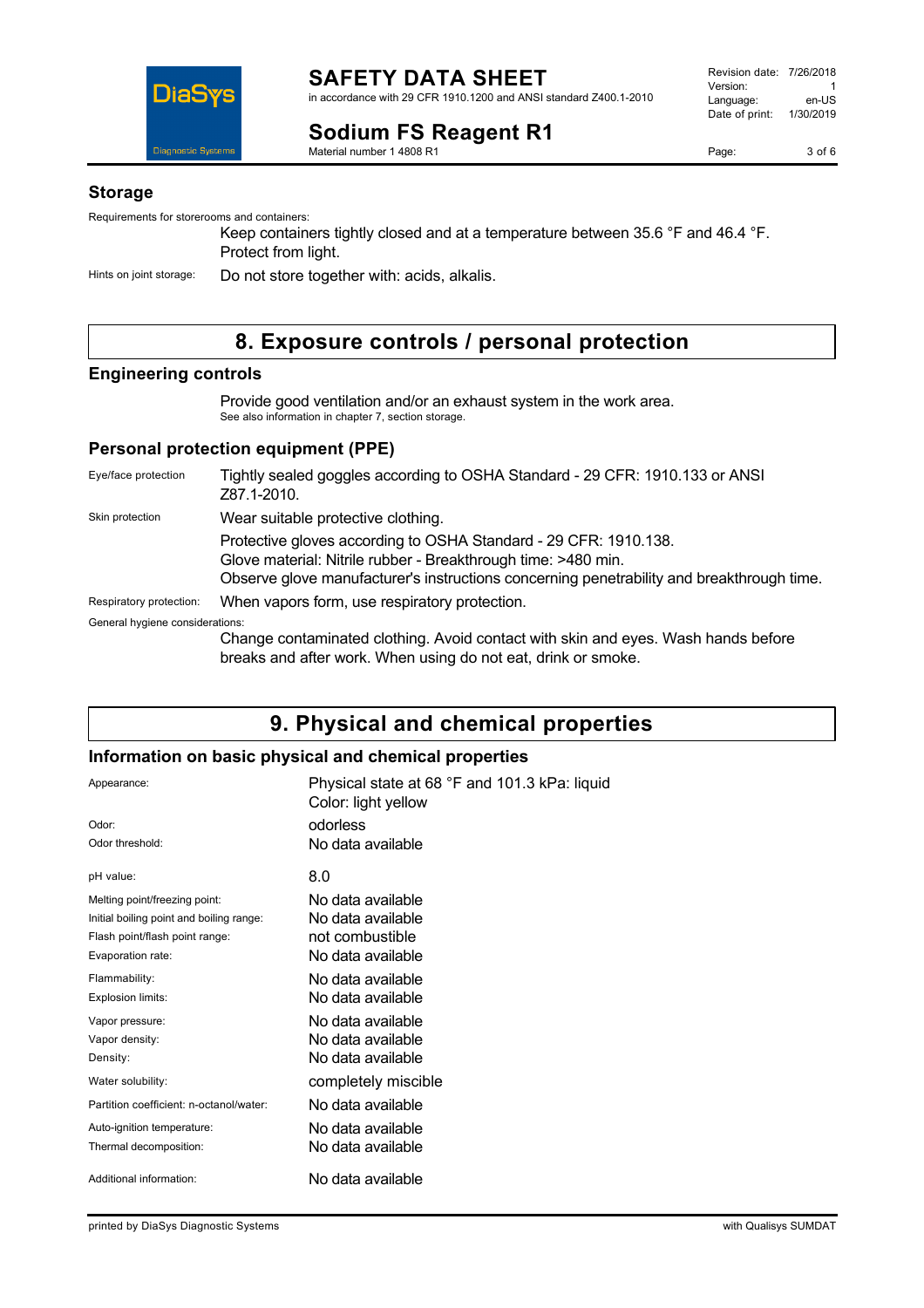

#### **SAFETY DATA SHEET** in accordance with 29 CFR 1910.1200 and ANSI standard Z400.1-2010

**Sodium FS Reagent R1**

Material number 1 4808 R1

Revision date: 7/26/2018 Version: 1<br>Language: en-LIS Language: Date of print: 1/30/2019

Page: 4 of 6

| 10. Stability and reactivity       |                                                                                                |  |
|------------------------------------|------------------------------------------------------------------------------------------------|--|
| Reactivity:                        | No data available                                                                              |  |
| Chemical stability:                | Stable under recommended storage conditions.                                                   |  |
| Possibility of hazardous reactions | No hazardous reactions known.                                                                  |  |
| Conditions to avoid:               | Protect against heat /sun rays.                                                                |  |
| Incompatible materials:            | Acids, alkalis                                                                                 |  |
| Hazardous decomposition products:  | No hazardous decomposition products when regulations for storage and handling are<br>observed. |  |
| Thermal decomposition:             | No data available                                                                              |  |

# **11. Toxicological information**

### **Toxicological tests**

Toxicological effects: The statements are derived from the properties of the single components. No toxicological data is available for the product as such. Acute toxicity (oral): Lack of data. May be harmful if swallowed. Acute toxicity (dermal): Lack of data. May be harmful in contact with skin. Acute toxicity (inhalative): Lack of data. May be harmful if inhaled. Skin corrosion/irritation: Lack of data. May cause irritations. Serious eye damage/irritation: Lack of data. May cause irritations. Sensitisation to the respiratory tract: Lack of data. Skin sensitisation: Lack of data. Germ cell mutagenicity/Genotoxicity: Lack of data. Carcinogenicity: Lack of data. Reproductive toxicity: Lack of data. Effects on or via lactation: Lack of data. Specific target organ toxicity (single exposure): Lack of data. May cause irritations. Irritation of the mucous membrane. Specific target organ toxicity (repeated exposure): Lack of data. Aspiration hazard: Lack of data.

## **12. Ecological information**

#### **Ecotoxicity**

Further details: No data available

printed by DiaSys Diagnostic Systems with Qualisys SUMDAT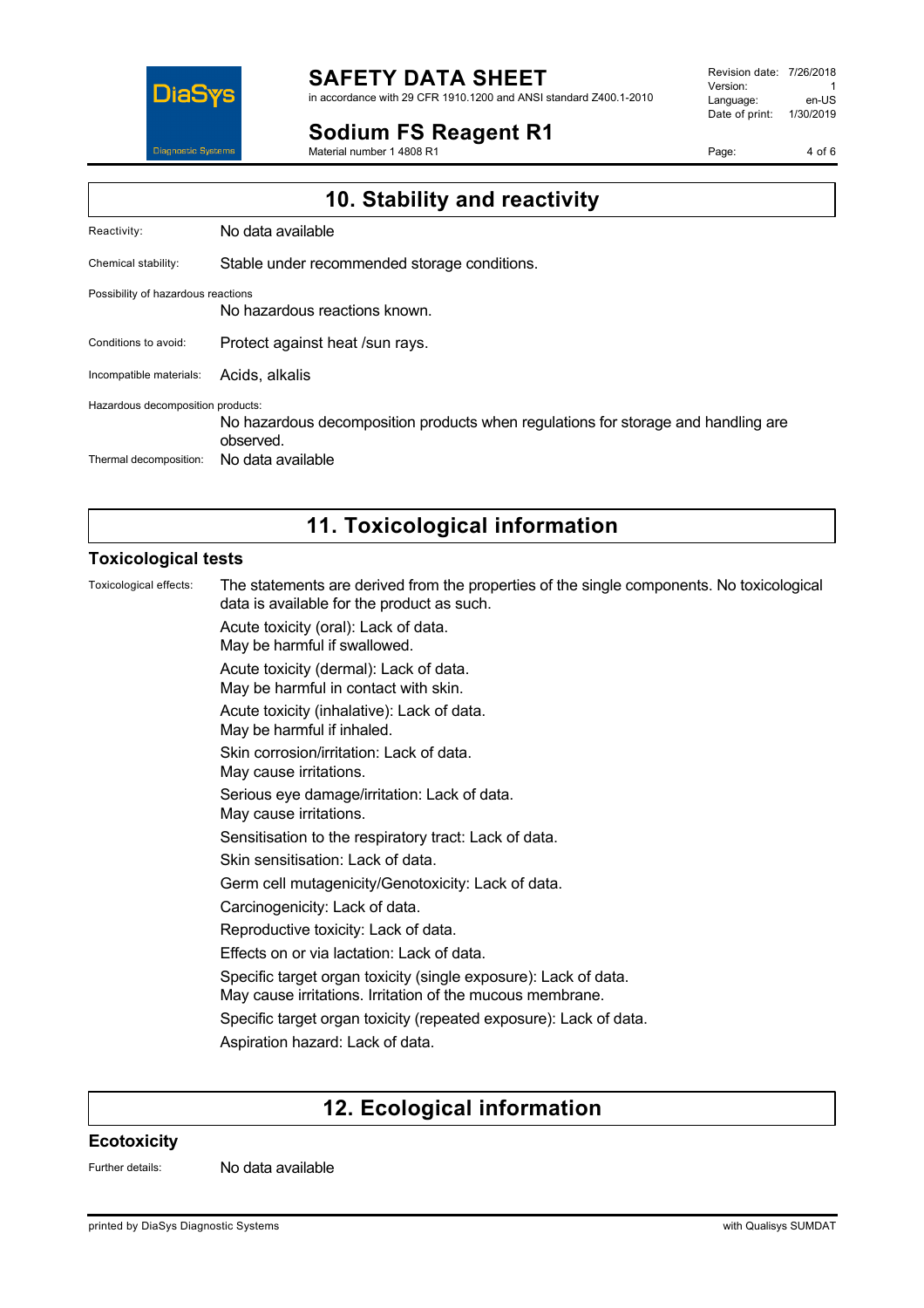**Sodium FS Reagent R1**

Material number 1 4808 R1

Page: 5 of 6

No data available

### **Persistence and degradability**

Further details: No data available

### **Additional ecological information**

General information: Do not allow to enter into ground-water, surface water or drains.

## **13. Disposal considerations**

#### **Product**

Recommendation: Special waste. Dispose of waste according to applicable legislation.

### **Contaminated packaging**

Recommendation: Dispose of waste according to applicable legislation. Non-contaminated packages may be recycled.

# **14. Transport information**

#### **USA: Department of Transportation (DOT)**

Proper shipping name: Not restricted

| Sea transport (IMDG)  |                |
|-----------------------|----------------|
| Proper shipping name: | Not restricted |
| Marine pollutant:     | no             |
|                       |                |

### **Air transport (IATA)**

Proper shipping name: Not restricted

### **Further information**

No dangerous good in sense of these transport regulations.

# **15. Regulatory information**

#### **National regulations - Great Britain**

Hazchem-Code: